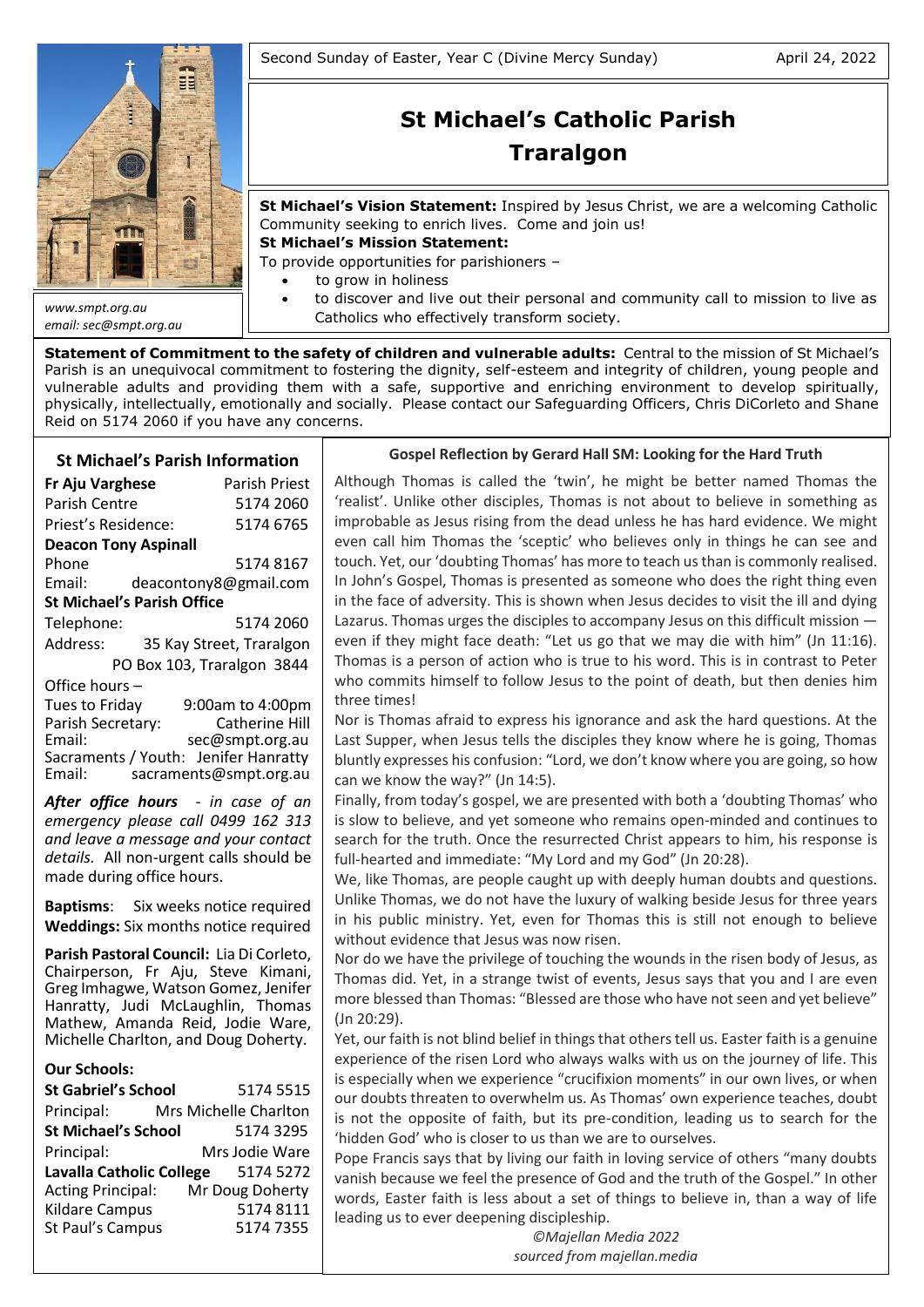| <b>Sunday Mass Times</b>  |                                                  |  |  |  |
|---------------------------|--------------------------------------------------|--|--|--|
| Saturday                  | 5:00pm Mass                                      |  |  |  |
| Sunday                    | 9:30am & 5:00pm Mass                             |  |  |  |
| <b>Weekday Mass Times</b> |                                                  |  |  |  |
| Monday April 25           | 9:30am ANZAC day Mass                            |  |  |  |
| Tuesday April 26          | 9:30am Liturgy of the Word                       |  |  |  |
| Wednesday<br>April 27     | 11:00am Adoration<br>12:00pm Liturgy of the Word |  |  |  |
| Thursday April 28         | 9:30am Liturgy of the Word                       |  |  |  |
| Friday April 29           | 9:30am Liturgy of the Word                       |  |  |  |

**PLEASE PRAY FOR:** those who have died recently including Margaret McColl and Mick Collis and those whose anniversaries occur at this time including Laurence John, Bob Williams, Joan Carstairs-Prott, Donald Grant, Ted Berude, Mary James, Pat Brown, Pat Thompson, Kevin Lythgo, Daniel & Mary Allman, Doreen Papenberg, Colin Ashton, Neil Crowe and Albert McArthur .

*Lord, let your perpetual light shine upon them. May they rest in peace. Amen.*

**WE PRAY FOR THOSE WHO ARE SICK: i**ncluding Peter Dal Pra, Ann-Maree Daly, Gary Donchi, Bill Edgar, Kevin Fitzsimon, Bernadette Formaran, Fr Frank Freeman, Marj Gilbert, Carolyn Gleeson, Jacqui Granville, Barbara Greaves, Ellen Hammond, Jenny Hansch, Robert Hazelman, Imogen Hillier,



Joyce Martin, Ivy May, Deborah McKerchar, Ben Melenhorst, Maree Morris, Henry Polo, Joan Riggall, Theresa Rosello, Kath Ryan, Jerry Templer, Damiano Tripodi, Julie Vaz, Brian Vivian, Celie Smith, Sharon Veleff, George Walkan, Roy Ward, Kelly Maher, Victoria Rohli, and Tony Tactor, and all those we hold dear in our hearts.



It was wonderful to see so many parishioners attend and enjoy our Holy Week Masses. We are so grateful to all those who shared their time, energy and talents, both behind the scenes and at each Mass to ensure they ran smoothly. Thanks to everyone involved, including our church cleaners, our flower ladies, commentators, piety stall workers, our banner hangers, statue drapers, lectors, 'palm' providers, eucharistic ministers, sacristans, musicians, hall openers and closers, supper providers, candle providers, money collectors and altar serving teams. Thank you to our RCIA team for organizing our wonderful Easter Vigil and the preparation and support of our newest parishioners, and to the CWL Ladies for the abundance of food and welcoming smiles at our parish supper, and especially for those who cleaned up afterwards. Thank you to Father Aju and Deacon Tony for their leadership and spiritual guidance during what is a very special and very busy time. We are all so lucky to belong to such a wonderful parish!

| THIS WEEK'S EVENTS:               |                               |  |  |  |  |
|-----------------------------------|-------------------------------|--|--|--|--|
| Monday April 25                   |                               |  |  |  |  |
| 9:30am                            | ANZAC Day Mass,               |  |  |  |  |
|                                   | St Michael's Church           |  |  |  |  |
| <b>Tuesday April 26</b>           |                               |  |  |  |  |
| 10:00am                           | CWL Meeting, Parish Centre    |  |  |  |  |
| Thursday April 28                 |                               |  |  |  |  |
| 10:30am                           | Charismatic Prayer Meeting,   |  |  |  |  |
|                                   | St. Michael's Church          |  |  |  |  |
| Saturday April 30 - Sunday May 01 |                               |  |  |  |  |
| Planned Giving Program Begins     |                               |  |  |  |  |
| Sunday May 01                     |                               |  |  |  |  |
| 2:00pm                            | A Celebration of our Diocese! |  |  |  |  |
|                                   | St Kieran's Church Moe        |  |  |  |  |

**BAPTISMS:** This weekend we welcome for Baptism, **Grace Rose Rowley,** daughter of Troy and Rebecca. Congratulation from us all and welcome to our Parish family. The next Baptism Preparation Meeting will be



held on **Tuesday May 10 at 7:00pm** in the Church. Please contact the Parish Office on 5174 2060 if you are interested in attending.

**RCIA NEWS:** Congratulations to **Laura Andreou, Alyssa Bell and Kyle Alcock** who officially joined our parish and the Catholic Church at the Easter Vigil last weekend. Well done, and thank you to our RCIA team for guiding and supporting them on their journey.

**DIOCESAN CLERGY RETREAT:** Father Aju will be away next week as he will be attending the Diocesan Clergy Retreat. Liturgy of the Word will continue during normal Mass times in his absence.

# **St Michael's Parish Traralgon** A time to RENEW and **REBUILD**

## **Planned Giving Program 2022**

Next weekend, our Parish Finance Team will report on our current financial situation, the impact of COVID lockdowns and restrictions, and future challenges and goals as we prepare for a new Planned Giving Program. The Planned Giving Program is the main financial support for our parish and supports our pastoral programs, ministries, building maintenance and general running costs of our parish. Your pledge allows us to budget for these costs and plan for our future. Our new campaign is two years overdue and has been postponed multiple times. Please support the work of our Parish, and help carry the load by responding with generosity and love. The team will be available over the next three weekends to answer any questions you may have about our planned giving program, including ways you can support our parish both financially, as well as with your time and talents. It has been a difficult and unprecedented two yearsfor us all, and now it is time to renew and rebuild together.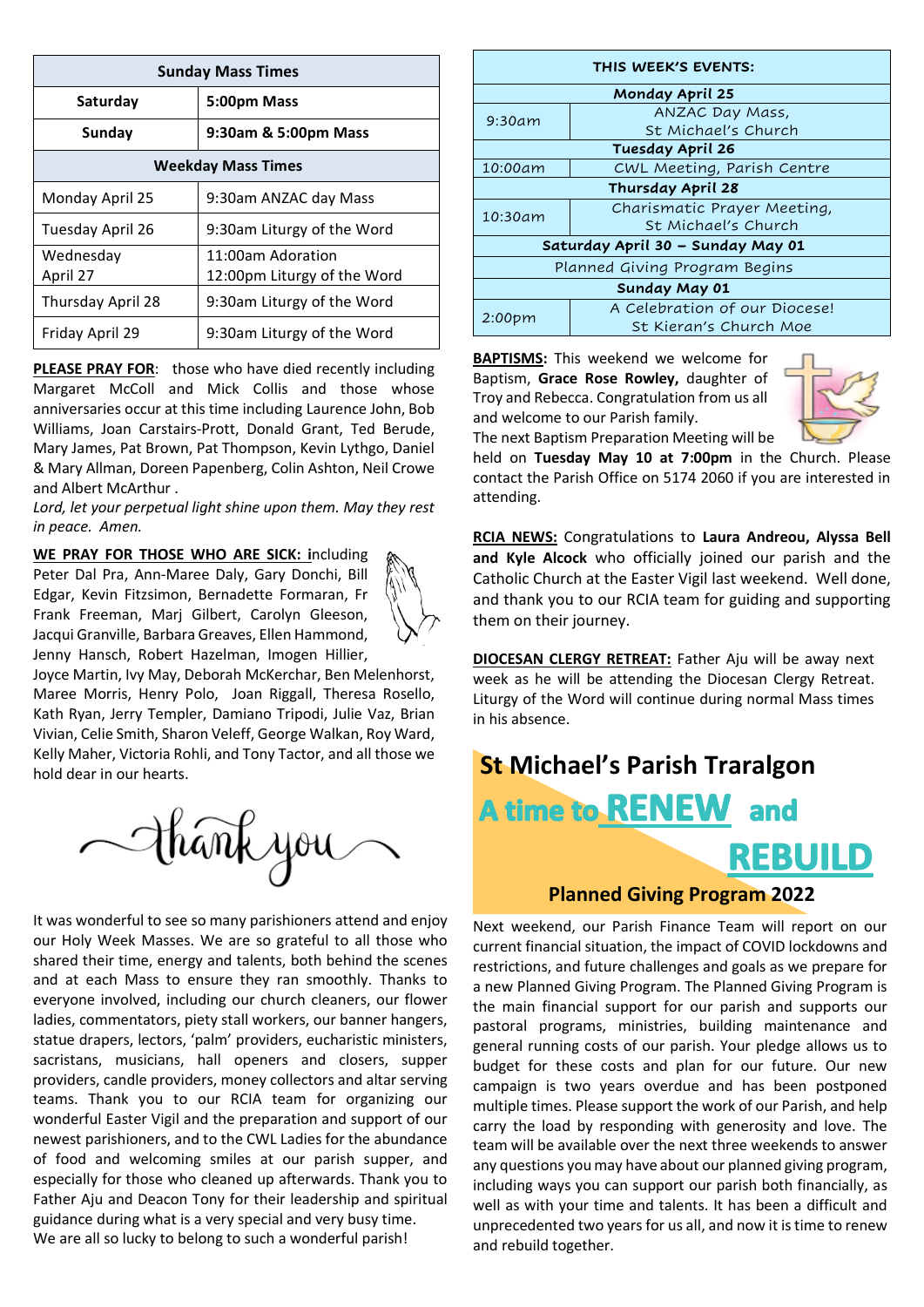**CATHOLIC WOMEN'S LEAGUE:** The next meeting of the CWL will be at 10:00am in the Parish Centre next Tuesday, April 26. All are welcome to come along.



**PARISH MORNING TEA:** The CWL will be hosting a morning tea in the Mary MacKillop School Hall after mass on **Sunday May 15** to raise funds for Caritas. It is a wonderful chance to catch up with other

parishioners while supporting a really worthy cause. Don't forget to pop the date in your diary and bring some cash along on the day for the market stall and other fundraising activities.

## **WALKING IN THE SPIRIT:**

*National Prayer Pilgrimage for the Plenary Council.* People across the country are invited to participate in a national prayer pilgrimage as the Catholic Church in Australia prepares for the Second Assembly of the 5th Plenary Council of Australia in Sydney from 3-9 July.

We pray for the Holy Spirit's guidance and grace for the Members who will gather and also for ourselves and the Church, that we may have the courage to follow where God is leading us.

Access Walking in the Spirit Prayer Resources at: [www.plenarycouncil.catholic.org.au/walkinginthespirit](http://www.plenarycouncil.catholic.org.au/walkinginthespirit)



## **STEWARDSHIP MATTERS:**

*"Jesus said to them again, 'Peace be with you. As the Father has sent me, so I send you.'*" *(John 20:21)*

Peace – the first gift of the risen Lord. Just as Jesus sent the apostles out into the world, so too, He sends us. As disciples of Jesus, we are called to be grateful and generous. Look for opportunities to share His peace, not only within our local parish boundaries, but outside of them as well. In giving, we receive the peace of Jesus Christ.



## **"LET'S WALK TOGETHER" A Celebration of our Diocese!**

As the first phase of the Synodal Process, 'Listening and Discernment in the Local Churches', concludes, a Diocesan Pre-

Synodal celebration has been called by Bishop Greg Bennet, inviting people from parishes, schools and agencies throughout the Diocese to join him and the clergy for a Liturgy of the Word, followed by afternoon tea.

You are invited to join this celebration on the 1<sup>st</sup> May 2022 at **2.00pm at St Kieran's Church, Lloyd St, Moe.** Please contact the parish office by April 26 to register your interest in attending. Bookings are necessary for catering purposes. We look forward to seeing you there!



For 75 years, the support of Christian refugees has been a major pillar of the work of Aid to the Church in Need (ACN). Today

ACN is supporting displaced Catholic families by attending to basic needs such as food and medicine, but these families also hunger for the healing power of the sacraments and the pastoral support of the Church. As such, the help we provide is not only material. Our support of priests, sisters, and catechists all work to build up the faith and to offer help and consolation to those in desperate need. Can you give hope to Christian refugees today? Visi[t www.aidtochurch.org/refugees.](http://www.aidtochurch.org/refugees)



## **PROJECT COMPASSION**

Thank you for your continued support for Project Compassion – past, present and future. Together, we can help vulnerable communities face their challenges today and build a better tomorrow *For All Future Generations.*

Please ensure that all Project Compassion funds are returned by next weekend, either via the collection plate or directly to the parish office. Credit Card donations can still be made either online at www[.lent.caritas.org.au,](http://www.caritas.org.au/projectcompassion) or by calling 1800 024 413.

**Thank you for supporting Caritas Australia's Project Compassion 2022 Lenten appeal.**

## **Please join us for the Divine Mercy Chaplet this Sunday April 24 after 930am Mass**



|                        |                    | Rosters for April 30 & May 01, 2022  |             | 3rd Sunday of Easter, Year C        |                  |  |
|------------------------|--------------------|--------------------------------------|-------------|-------------------------------------|------------------|--|
|                        |                    | Lector                               | Commentator | Usher/Welcomer                      | <b>Musicians</b> |  |
| <b>Saturday Apr 30</b> | 5:00 <sub>pm</sub> | W & J Gomez                          | S Grout     | A Ryan                              |                  |  |
| <b>Sunday May 01</b>   | 9:30am             | T Denny                              | M Wilkinson | C McLure & B McNulty                |                  |  |
| <b>Sunday May 01</b>   | 5:00 <sub>pm</sub> | E Harte                              | S Darby     | J & M McLaughlin                    |                  |  |
| Mick's Kitchen:        |                    | 28 <sup>th</sup> April Scholtes Team |             | 5 <sup>th</sup> May McLaughlin Team |                  |  |